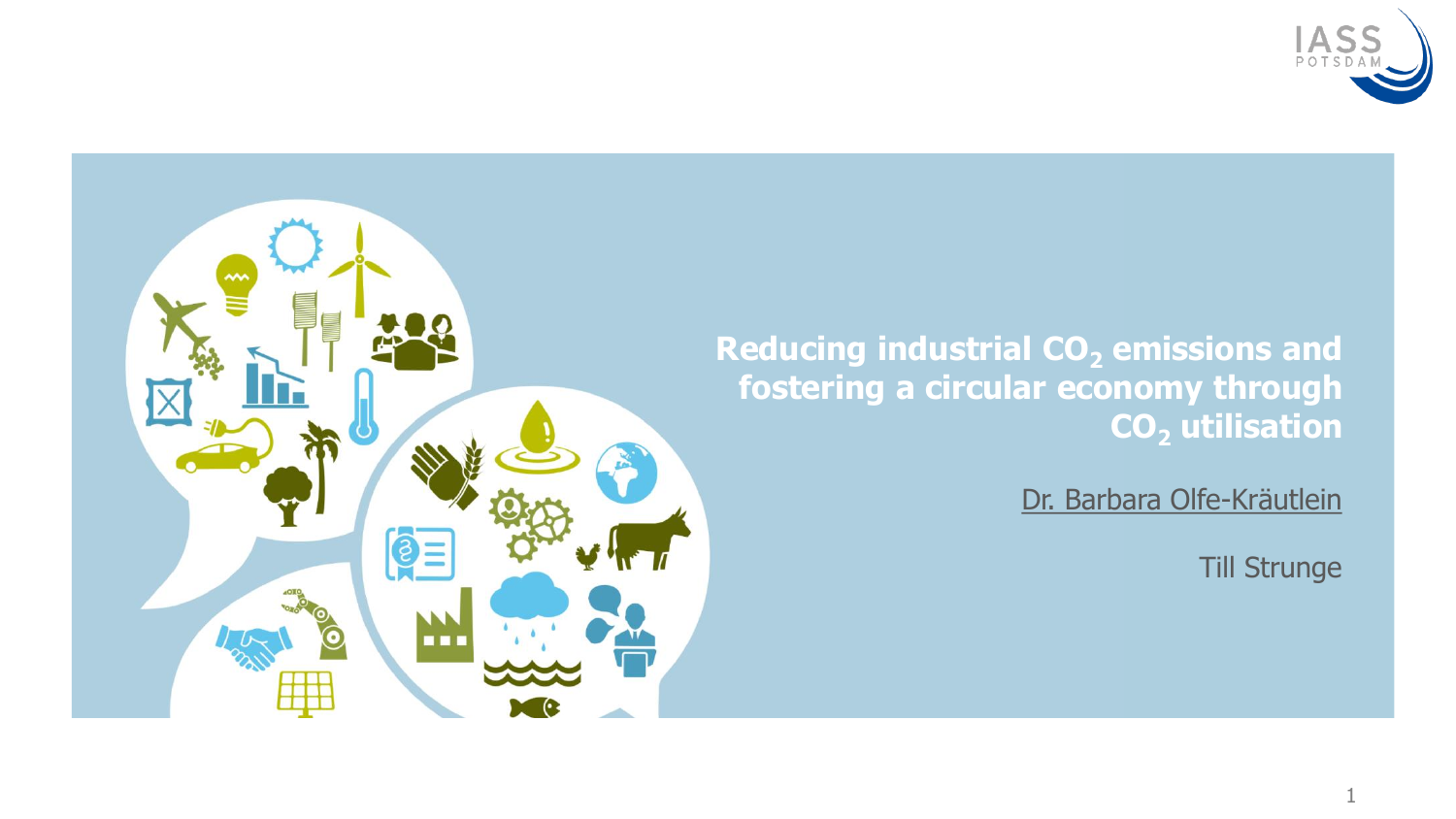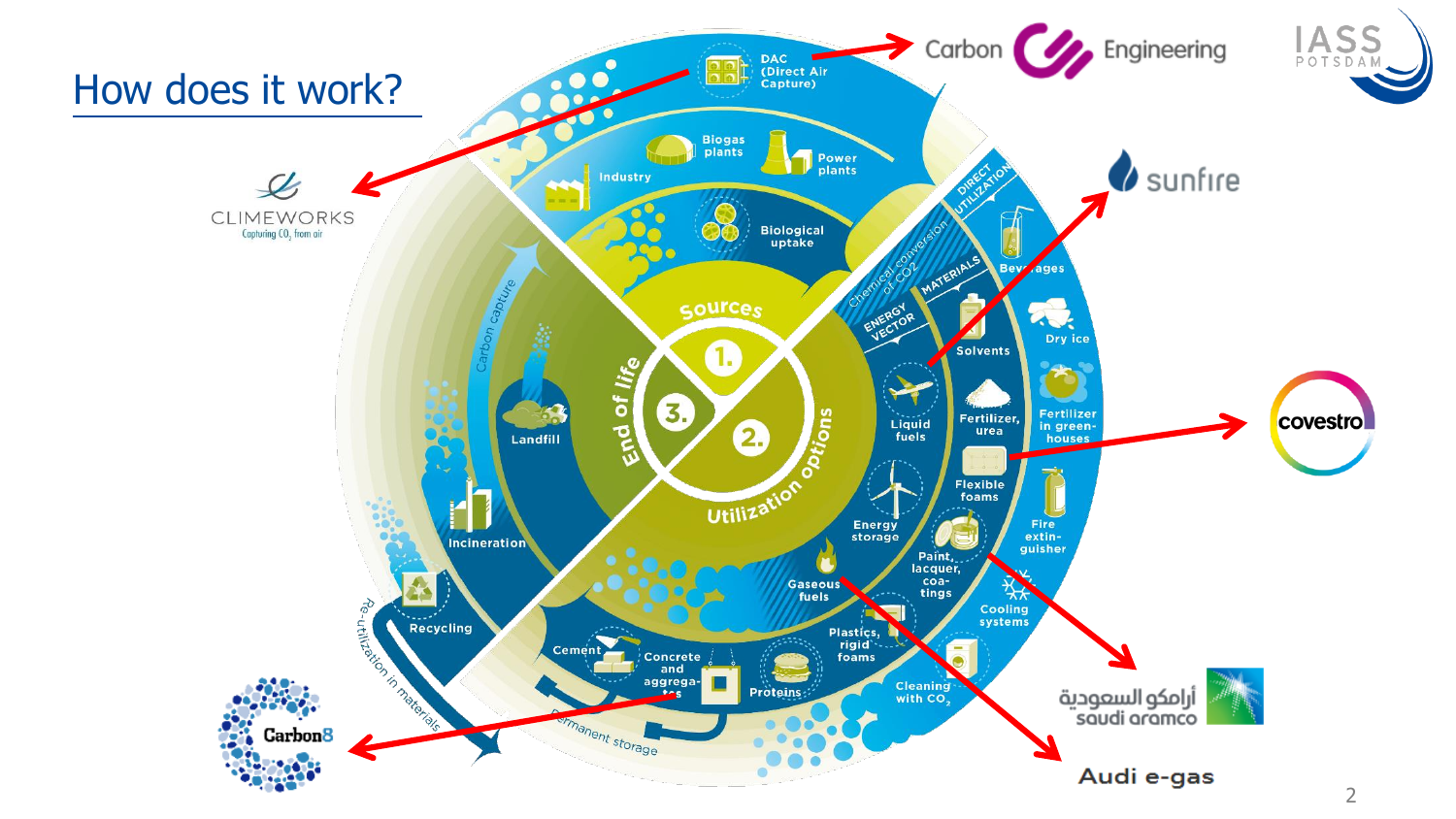

# What is the potential of CCU?

Estimations on the **potential** of how much  $CO<sub>2</sub>$  can be used annually in 2030 range from **5 to 7 gigatons**.

Biggest potential lies in the **building industry** (aggregates and concrete), where  $\text{CO}_2$  can additionally be **stored longterm.** 



Ref.: Hepburn, C., Adlen, E., Beddington, J., Carter, E. A., Fuss, S., Mac Dowell, N., . . . Williams, C. K. (2019). The technological and economic prospects for CO 2 utilization and removal. Nature, 575(7781), 87-97. & Global CO2 Initiative. (2016). Global Roadmap for Implementing CO2 Utilization.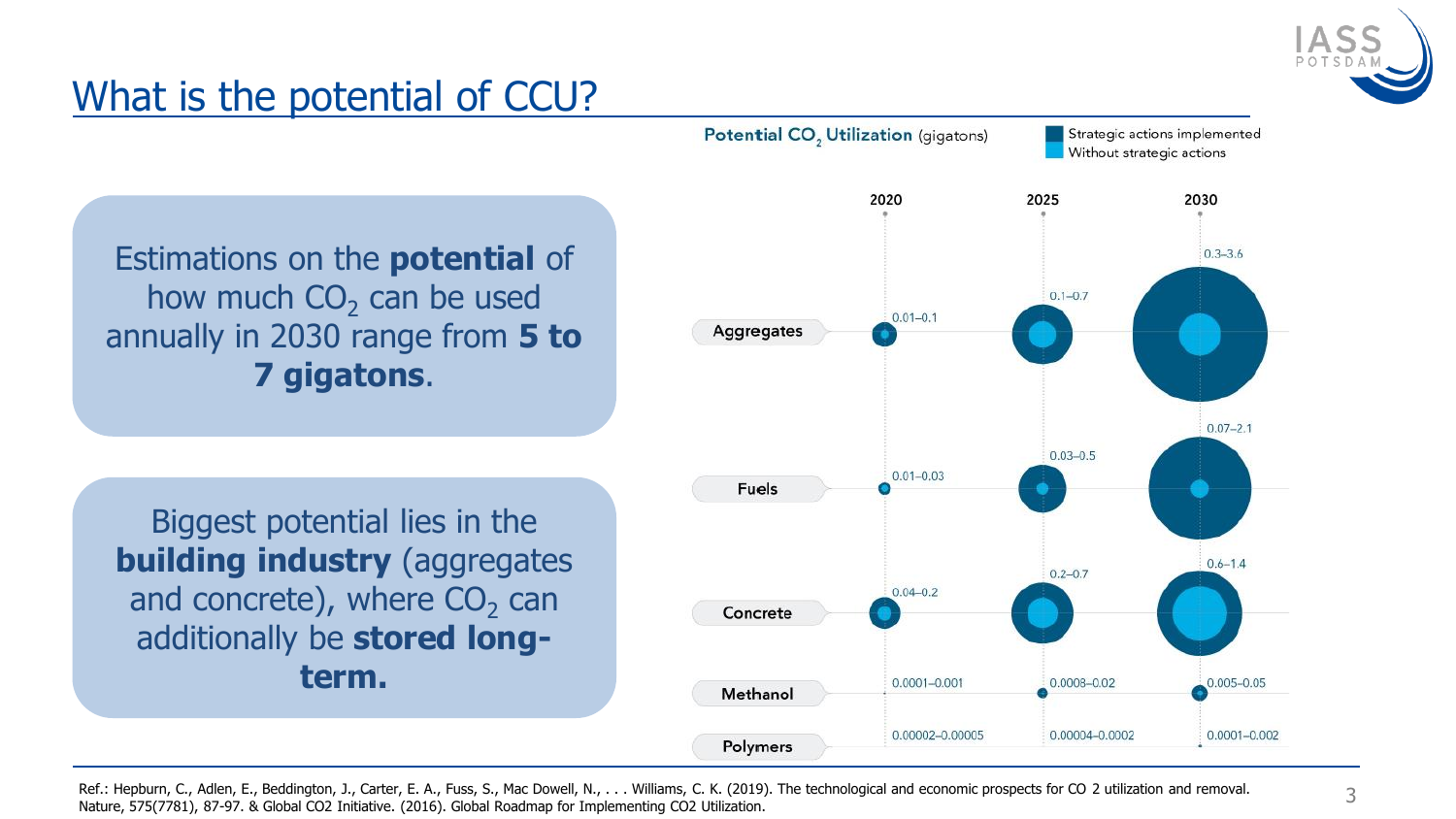

## How does this effect Sustainable Development?

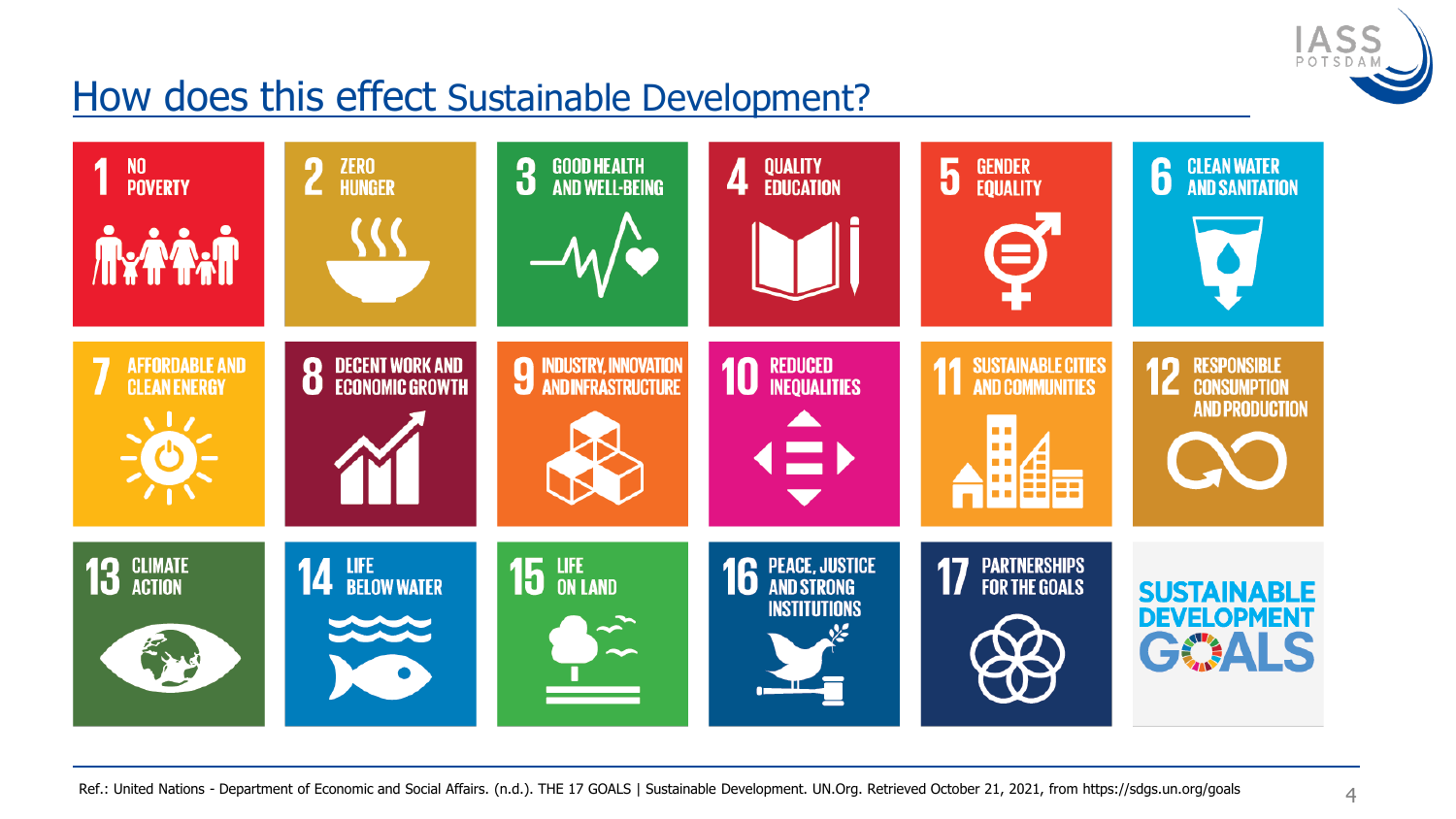

## How does this effect Sustainable Development?





- **9 INDUSTRY, INNOVATI**
- **RESPONSIBLE**<br>CONSUMPTION



- **Energy storage**
- New decentralized energy solutions, possibly with direct air capture
- Promoting **sustainable growth** through the conservation of fossil resources (substitution)
- Driver of **sustainable innovation**
- "Retrofit": retrofitting of industrial plants (point source capture)
- Potential pathway for more **sustainable production processes**
- **More efficient use** of natural resources (less need for fossil carbon sources) and promoting of (industrial) **carbon cycle**
- Contribution to **emission reduction**
- Promotes **sustainable use of resources**

CCU can have a direct effect on more than 5 of 17 SDGs.